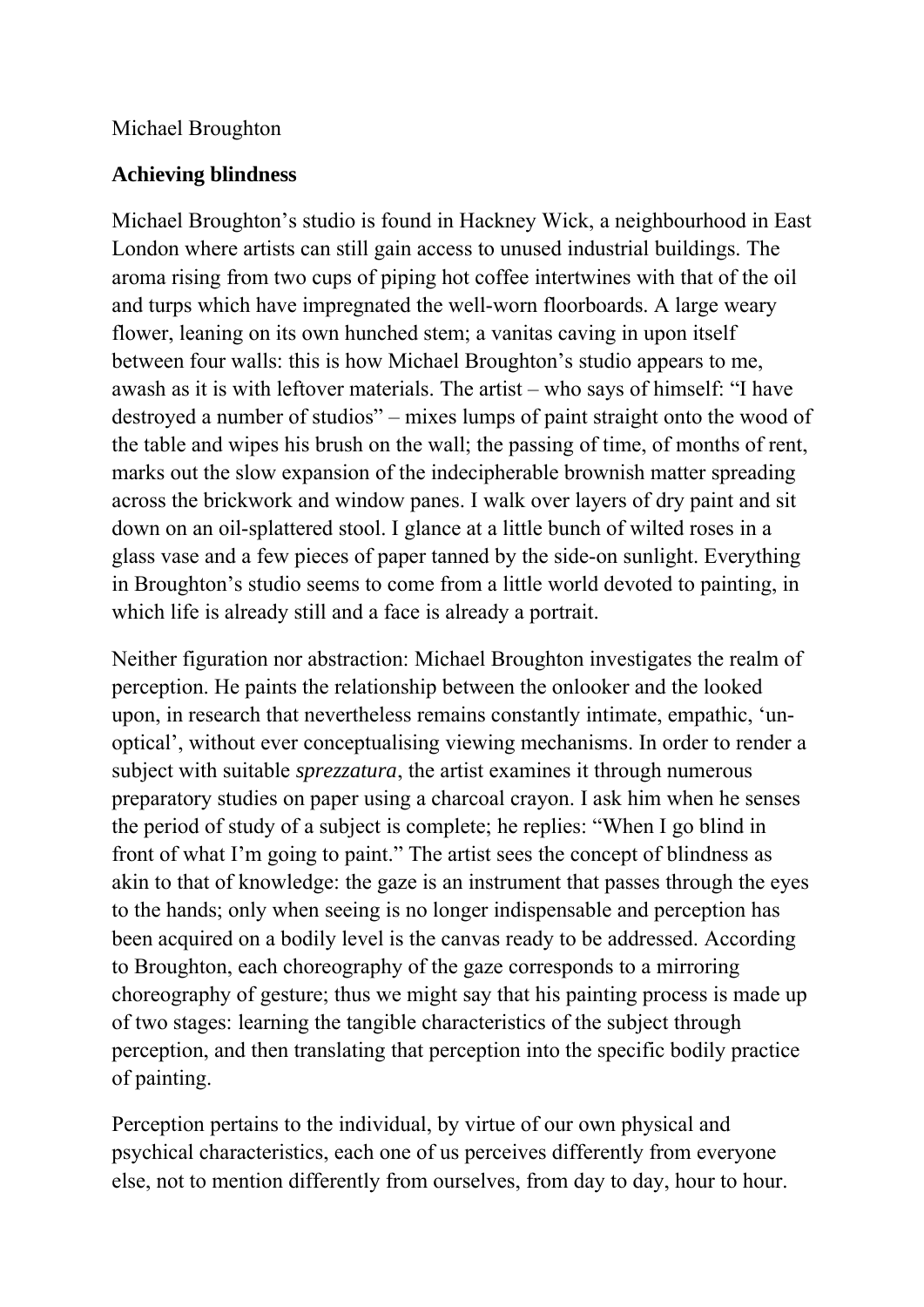Perception is a phenomenon is a constant state of change, and for this reason Michael Broughton's painting is closely bound up in time. After the preparatory study phase, the artist produces paintings dense with matter in sessions that last only a few hours. Invoking a constant movement in which he picks up paint from the table and transfers it to the canvas, Broughton traces and shapes everything he has absorbed over the course of his days of drawing. Broughton sees the object as its manifestation, i.e. a phenomenon, and as such requires

intense work on the surface in order to be grasped by both the substantial and ephemeral elements of its body.

The light, the dust in the air, the position of the artist in the space, the distortions of perspective, the weight of the atmosphere and that of the horizon, the inclination of the hand: the *Mentmore* work cycle, dedicated to an urban view, is conditioned by these elements. "It is a slow uncovering-discovering in the true sense;" according to Broughton, the essence of the relationship between the painter and the subject lives in its unveiling. And although this idea immediately brings to mind a number of the founding theories of German idealism, for Broughton, 'uncovering' has more to do with the *via di porre* and most of all with the *via di levare* of the sculptural process. The painter 'uncovers' the subject in the moment he addresses its form and matter.

In *Mentmore*, the houses bend, or sometimes crumple, like clay cups modelled by a child; the curve of the road is malleable, soft, asphalted by a quick stroke that finds its shape by following empirical paths. There is no rigidness in Michael Broughton; his faith in the matter ensures that a few hours' painting smell of the centuries that have crossed that road, punctuated by the English artist's elegant black drops. Broughton's gaze reminds us that only the instant, the transient, that which is endowed with temporality may be immortalised. Each view offers a testimony of the single day in which the artist contemplated it.

In his interior paintings, *Home Interior* and *Studio Interior*, the perspective of the gaze remains the same as that of his views: the scene is portrayed from top to bottom and often diagonally. Broughton, not only the artist but also the guardian of the point of view from which the interior is observed, takes up a markedly pronounced position: he who, while descending the stairs, engages a limited side-on view of the furniture seen against the light. This is not down to any voyeuristic intent: framing the subject through the outlines of its darkened furnishings entails the scene portrayed not being a 'still interior' but an interior